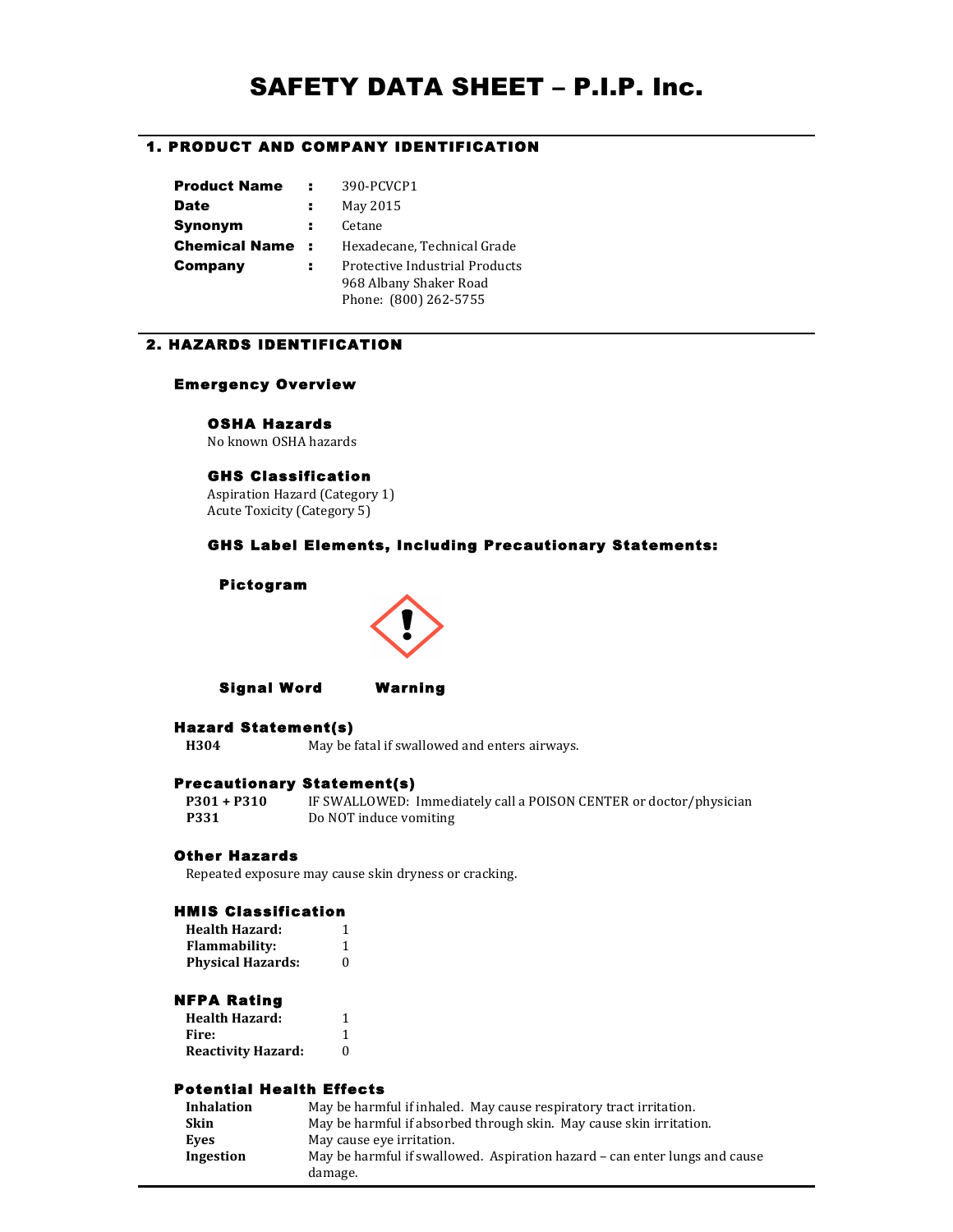# 3. COMPOSITION/INFORMATION ON INGREDIENTS

| Formula:                 | C <sub>16</sub> H <sub>34</sub> |            |                |
|--------------------------|---------------------------------|------------|----------------|
| <b>Molecular Weight:</b> | $226.44$ g/mol                  |            |                |
| Component:               | Hexadecane, Technical Grade     |            |                |
|                          | CAS Number:                     | EC Number: | Concentration: |
|                          | 544-76-3                        | 208-878-9  | 92-95%         |
|                          | n-Tetradecane                   |            |                |
|                          | CAS Number:                     | EC Number: | Concentration: |
|                          | 629-59-4                        | 211-096-0  | $<$ 4%         |
|                          | n-Octadecane                    |            |                |
|                          | CAS Number:                     | EC Number: | Concentration: |
|                          | 593-45-3                        | 209-790-3  | $<$ 4%         |

# 4. FIRST AID MEASURES

| General advice:          | Consult a physician. Show this safety data sheet to doctor in attendance.  |
|--------------------------|----------------------------------------------------------------------------|
| If inhaled:              | Move person into fresh air. If not breathing, give artificial respiration. |
| In case of skin contact: | Wash with soap and plenty of water.                                        |
| In case of eve contact:  | Flush eyes with water as a precaution.                                     |
| If swallowed:            | Do NOT induce vomiting. Never give anything by mouth to an                 |
|                          | unconscious person. Rinse mouth with water.                                |

# **!!**5. FIREFIGHTING MEASURES

**Extinguisher Media:** Use CO2, alcohol resistant foam or dry chemicals. **Special Remarks on Fire Hazards: Material will float on water. Use of water may spread fire. Special Remarks on Explosion Hazards: None. Special Hazards Arising from the Substance or Mixture: Carbon Oxides.** Advice for Firefighters: Wear SCBA for firefighting if necessary.

### **6. ACCIDENTAL RELEASE MEASURES**

#### **Personal!Precautions**

Use personal protective equipment. Avoid breathing vapors, mist or gas. Ensure adequate ventilation. Evacuate personnel to safe areas.

#### **Environmental!Precautions**

Prevent further leakage or spillage if safe to do so. Do not let product enter drains.

#### Methods and Materials for Containment and Cleaning Up

Soak up with inert absorbent material and dispose of as hazardous waste. Keep in suitable, closed containers for disposal in accordance with local/national regulations.

# **7. HANDLING AND STORAGE**

Precautions for Safe Handling: Avoid contact with skin and eyes. Avoid inhalation of vapor or mist. **Conditions for Safe Storage:** Keep container tightly closed in a dry and well ventilated area. Containers which are opened must be carefully resealed and kept upright to prevent leakage. Hygroscopic, handle and store under inert gas.

### 8. EXPOSURE CONTROL/PERSONAL PROTECTION

Contains no substances with occupational exposure limit values.

#### **Personal Protective Equipment**

**Respiratory Protection:** Where risk assessment shows air-purifying respirators are appropriate use a full-faced respirator with multi-purpose combination (US) or type ABEK (EN 14387) respirator cartridges as a backup to engineering controls. If the respirator is the sole means of protection, use a full-face supplied air respirator. Use respirators and components tested and approved under appropriate government standards such as NIOSH (US) or CEN (EU).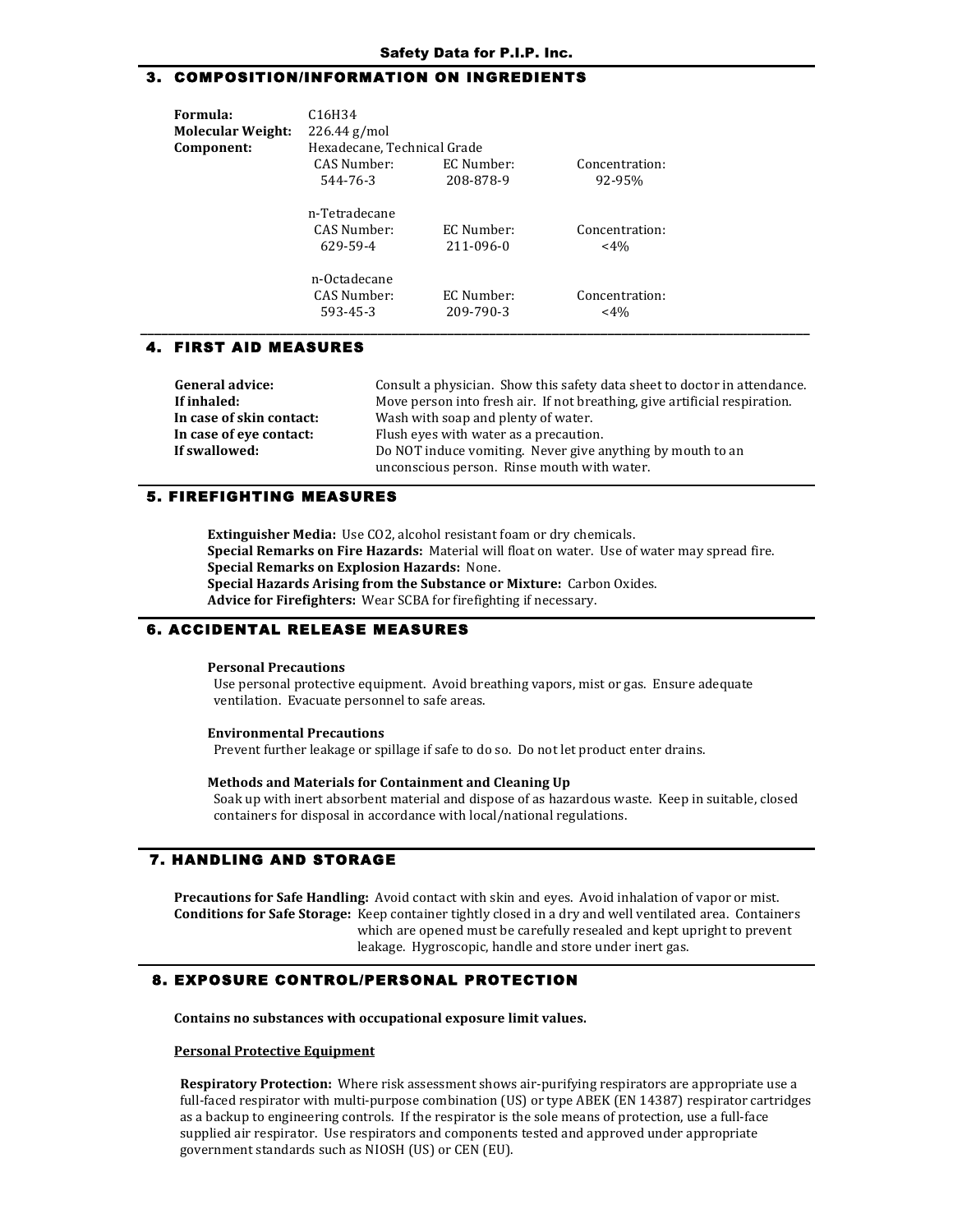**Hand Protection:** Handle with gloves. Gloves must be inspected prior to use. Use proper glove removal technique (without touching glove's outer surface) to avoid skin contact with this product. Dispose of contaminated gloves after use in accordance with applicable laws and good laboratory practices. Wash and dry hands.

Face Protection: Face shield and safety glasses. Use equipment for eye protection tested and approved under appropriate government standards such as NIOSH (US) or EN 166(EU). **Skin and Body Protection:** Complete suit protecting against chemicals. The type of protective equipment must be selected according to the concentration and amount of the dangerous substance at the specific workplace.

**Hygiene Measures:** Handle in accordance with good industrial hygiene and safety practices. Wash hands before breaks and at the end of the workday.

# 9. PHYSICAL AND CHEMICAL PROPERTIES

Appearance: Colorless liquid above 65°F. Cloudy white below 65°F. **Odor: Odorless Melting Point: <64°F Ignition Temperature: >400°F Boiling Point: 582°F Flash Point: 275°F** Vapor Pressure (mm Hg): 1mm/222°F **Density (H2O = 1):**,.773 $g/cm3$ **Water Solubility: Insoluble Partition Coefficient:** log Pow: 8.2 at 77°F **Relative Vapor Density:** 7.82 (Air = 1.0)

# **!!**10. STABILITY AND REACTIVITY

**Chemical Stability:** Stable under recommended storage conditions. **Instability Temperature:** Not available. **Materials to Avoid:** Strong oxidizing agents. **Conditions to Avoid:** Ignition sources (flames, sparks, etc.) Hazardous Decomposition Products: Fire conditions - carbon oxides. **Corrosivity: Not available.** Polymerization: Will not occur.

# 11. TOXICOLOGICAL INFORMATION

#### **Acute!Toxicity**

**Oral LD50:** Rat - > 5,000 mg/kg. **Inhalation LC50:** No data available. **Dermal LD50:** Rabbit - > 3,160 mg/kg. **Skin Corrosion/Irritation:** Rabbit – no skin irritation (OECD Test Guideline 404). **Serious Eye Damage/Irritation:** Rabbit – no eye irritation (OECD Test Guideline 405). Respiratory or Skin Sensitization: No data available. Germ Cell Mutagenicity: No data available. **Carcinogenicity: IARC:** No component of this product present at levels greater than or equal to .1% is identified as probably, possible or confirmed human carcinogen by IARC. ACGIH: No component of this product present at levels greater than or equal to .1% is identified as a carcinogen or potential carcinogen by ACGIH. **NTP:** No component of this product present at levels greater than or equal to .1% is identified as a known or anticipated carcinogen by NTP. **OSHA:** No component of this product present at levels greater than or equal to .1% is identified as a carcinogen or potential carcinogen by OSHA.

Reproductive Toxicity: No data available.

Terotogenicity: No data available.

**Specific Target Organ Toxicity - Single Exposure (GHS):** No data available.

**Specific Target Organ Toxicity - Repeated Exposure (GHS):** No data available.